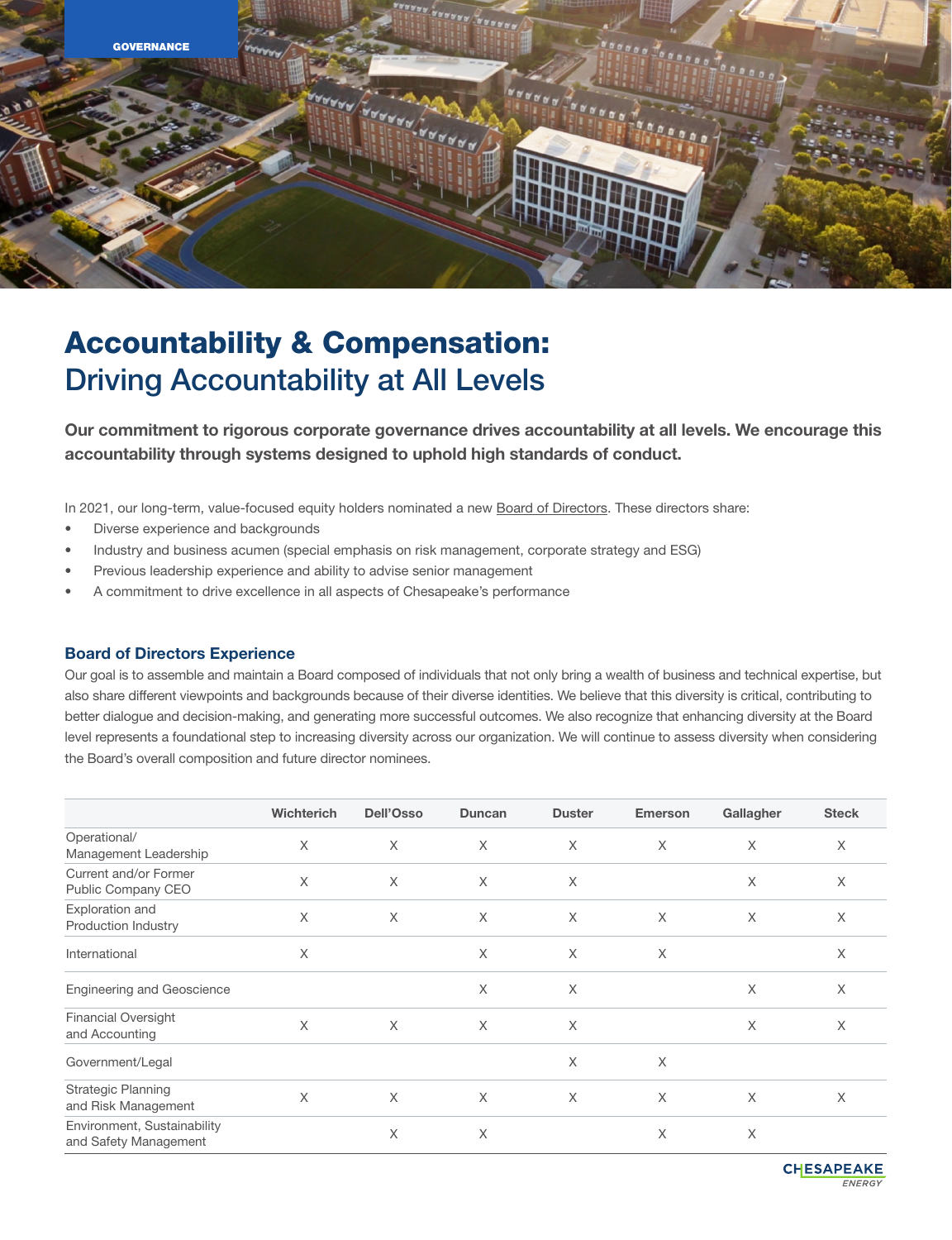

#### Board Composition and Diversity

# Diverse directors lead two of our four Board committees.

# Enhancing Board-Level Oversight

Given the increasing importance of ESG excellence to Chesapeake's future success, our new Board established an Environment and Social Governance Committee dedicated to sustainability strategy and oversight. The committee provides leadership and strategic counsel on all aspects of the company's ESG-related performance, including environmental and climate-related matters, employee and supplier diversity and effective engagement with key stakeholders.

As ESG management is multidisciplinary, all Board committees take an active role in the direction and implementation of ESG strategy and initiatives.

# Board Committees

The Board has four standing committees. Committee charters were re-established in March 2021 to better articulate their respective purposes, responsibilities and obligations to stakeholders.

[Audit](http://www.chk.com/documents/governance/audit-committee-charter.pdf) [Compensation](http://www.chk.com/Documents/governance/compensation-committee-charter.pdf) [Environment and](http://www.chk.com/Documents/governance/esg-committee-charter.pdf) [Social Governance](http://www.chk.com/Documents/governance/esg-committee-charter.pdf)

[Nominating and](http://www.chk.com/documents/governance/nominating-committee-charter.pdf) [Corporate Governance](http://www.chk.com/documents/governance/nominating-committee-charter.pdf)

The ESG committee is dedicated to sustainability oversight, advising the Board-at-large on emerging ESG issues. This committee provides leadership and strategic counsel on all aspects of the company's ESG-related performance, including employee health and safety, social governance, climate-related risks and opportunities, environmental performance and stakeholder engagement.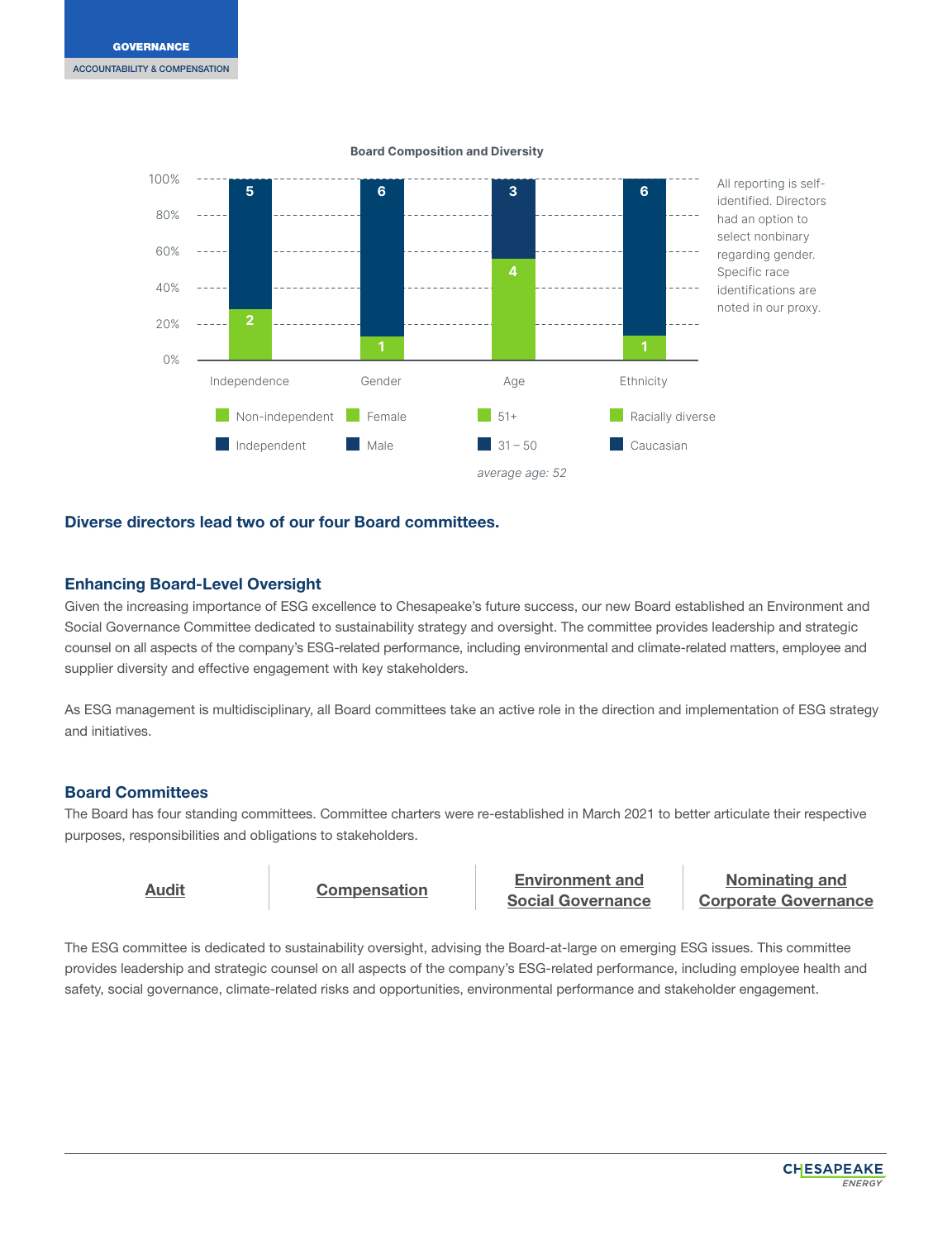# Employee-Led ESG Committees

To support the Board's ESG strategy, Chesapeake established two employee committees responsible for the execution of ESG programs and procedures.

#### ESG Advisory Board

The ESG Advisory Board is made up of senior leaders across a diverse spectrum of the company who provide management-level leadership and oversight of the company's ESG performance and validate the company's ESG disclosures. To help ensure active engagement and collaboration, the Advisory Board meets at least quarterly.

#### ESG Advisory Council

Composed of subject matter experts across multiple disciplines, the ESG Council implements the company's ESG strategy while serving as stewards and champions of ESG-related initiatives and programs. The Council meets weekly and regularly updates the Advisory Board of the progress and challenges associated with our ESG efforts

# BOARD OF DIRECTORS OPERATIONAL AND SERVICE GROUPS BOARD COMMITTEES ESG Committee CHIEF EXECUTIVE OFFICER SENIOR MANAGEMENT ESG Advisory Board ESG ADVISORY COUNCIL

# Engaging with Our Board

The Board invites institutional investors to meet periodically with our independent directors. This complements our management team's investor outreach program and allows directors to directly solicit and receive investors' views on Chesapeake's strategy and performance.

The Board takes the feedback of our stakeholders seriously, as evidenced by our [Climate-Related Risk Analysis](https://esg.chk.com/climate/natural-gas/), which we first published in 2018 as a result of stakeholder feedback. We continue to enhance this disclosure for greater shareholder transparency.

Our Director Access Line (866-291-3401) allows our shareholders and other interested parties to leave messages for individual directors or our entire Board. Shareholders may also [email](http://www.chk.com/contact?talkTo=Board+of+Directors) or send written communications. All forms of contact are promptly reviewed and forwarded to the appropriate contact at the Board level or within the company.

# Executive Compensation

Executive compensation is a foundational component to our commitment to leading a responsible energy future, which is why in October 2021, we announced comprehensive changes to refocus our [compensation program](https://issuu.com/chesapeakeenergy/docs/neo_compprogramhighlights_final) on performance metrics that are most crucial for our shareholders. [Highlights include](https://issuu.com/chesapeakeenergy/docs/neo_compprogramhighlights_final):

- Long Term Incentive Program (LTIP) will be paid entirely in equity; 75% of the award value is linked to total shareholder returns.
- Annual Incentive Plan (AIP) aligns payout with the value drivers and discipline our shareholders value including environmental and safety excellence, delivering free cash flow, lowering per unit operating costs, enhancing capital efficiency and improving base production.
- Commitment to Environmental and Safety Performance means that the failure to meet environmental and safety performance thresholds caps the AIP payout at target for all other metrics regardless of results.

The changes in this program are designed to deliver what we believe the market has long wanted from our industry — namely, a compensation program that not only attracts and retains top talent but is uncompromising in its performance demands that directly drive shareholder value. The program further demonstrates Chesapeake's commitment to delivering ESG excellence by directly limiting payout, regardless of performance in other areas, should the company fail to meet critical environmental and safety metrics, including total recordable incident rate, net spill intensity rate and GHG intensity.

#### Accountability at All Levels